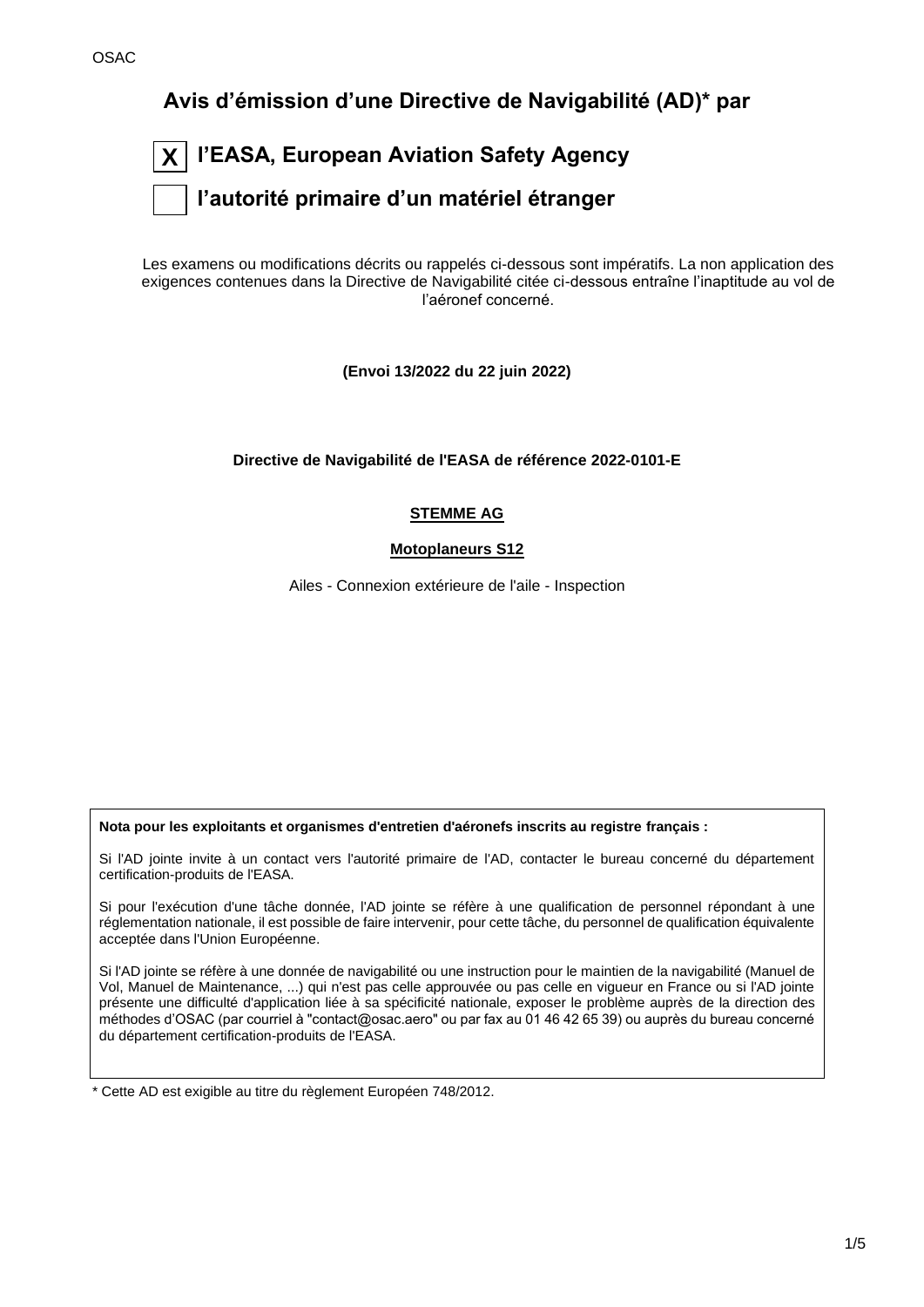

# **Emergency Airworthiness Directive**

**AD No.: 2022-0101-E**

**Issued: 02 June 2022**

Note: This Emergency Airworthiness Directive (AD) isissued by EASA, acting in accordance with Regulation (EU) 2018/1139 on behalf of the European Union, its Member States and of the European third countries that participate in the activities of EASA under Article 129 of that Regulation.

This AD is issued in accordance with Regulation (EU) 748/2012, Part 21.A.3B. In accordance with Regulation (EU) 1321/2014 Annex I Part M.A.301, or Annex Vb Part ML.A.301, as applicable, the continuing airworthiness of an aircraft shall be ensured by accomplishing any applicable ADs. Consequently, no person may operate an aircraft to which an AD applies, except in accordance with the requirements of that AD, unless otherwise specified by the Agency [Regulation (EU) 1321/2014 Annex I Part M.A.303, or Annex Vb Part ML.A.303, as applicable] or agreed with the Authority of the State of Registry [Regulation (EU) 2018/1139, Article 71 exemption].

## **Design Approval Holder's Name:**

**Type/Model designation(s):** S12 powered sailplanes

STEMME AG

Effective Date: 06 June 2022

TCDS Number(s): EASA.A.054

Foreign AD: Not applicable

Supersedure: None

## **ATA 57 – Wings – Outer Wing Connection – Inspection**

## **Manufacturer(s):**

Stemme AG (Stemme)

## **Applicability:**

Stemme S12 powered sailplanes, serial numbers (s/n) 12-002 to 12-042 inclusive, and s/n 12-044.

## **Definitions:**

For the purpose of this AD, the following definitions apply:

**Affected part**: Outer wings, having Part Number (P/N) 012403 (right-hand side) or P/N 012402 (lefthand side).

**The SB**: Stemme Service Bulletin (SB) P062-980060.

#### **Reason:**

An occurrence was reported by the production line of the Stemme S12 of finding a deviation in the construction of the connection of the inner wing to the outer wing, resulting in a wrong positioning of the glass-fibre reinforced plastic (GFRP) blocks in the outer wing spar.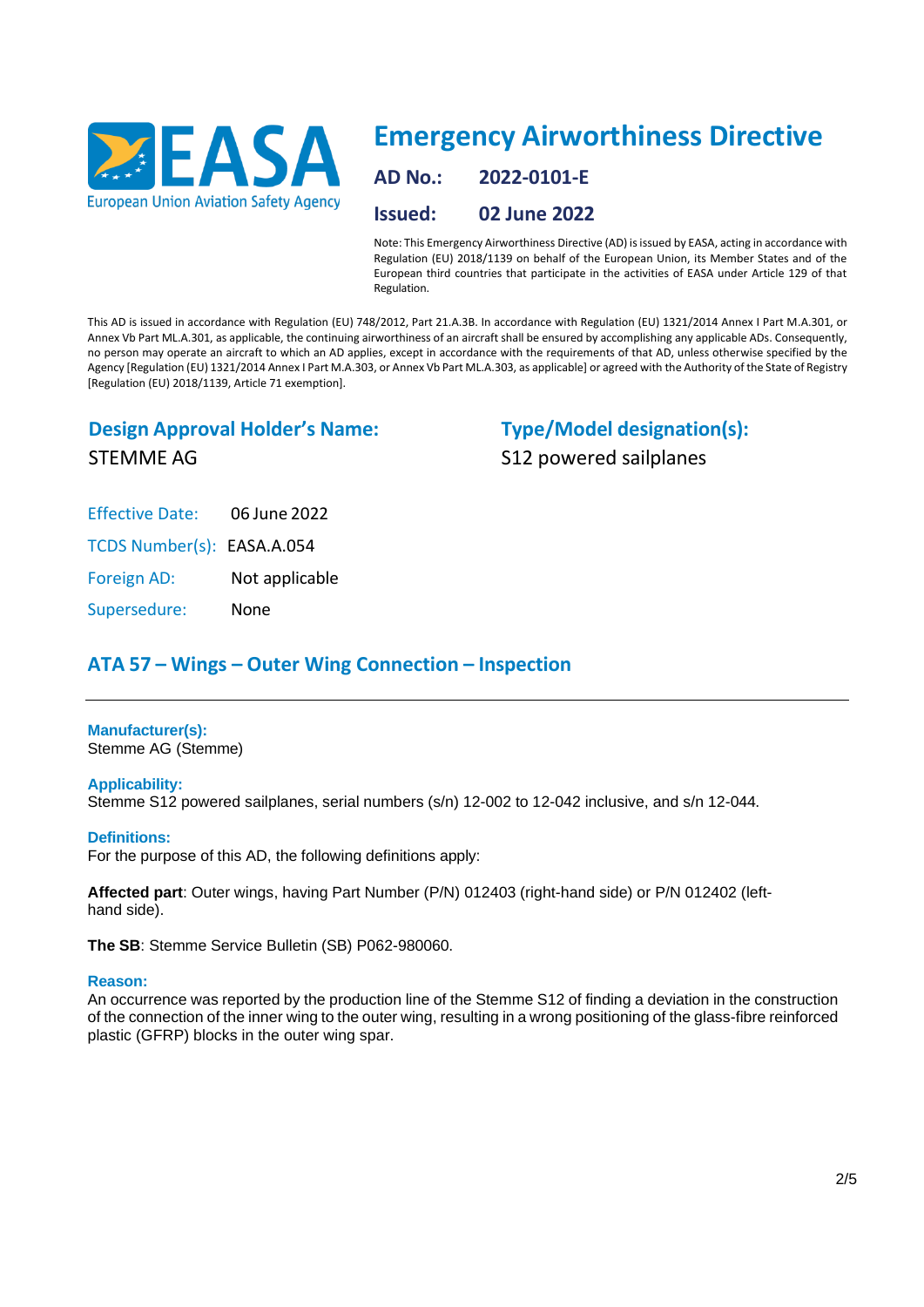This condition, if not corrected, could lead to loss of structural integrity at the joint (connection) between the outer wing and inner wing, possibly resulting in rupture of the affected wing, with consequent loss of control of the sailplane.

To address this potential unsafe condition, Stemme identified the sailplanes possibly affected by this unintended production deviation and issued the SB, as defined in this AD, to provide instructions to determine the (correct) positioning of the GFRP blocks in the outer wing spars.

For the reasons described above, this AD requires a one-time inspection of each affected part and, depending on findings, accomplishment of applicable corrective action(s).

This AD is considered to be an interim action and further AD action may follow.

### **Required Action(s) and Compliance Time(s):**

Required as indicated, unless accomplished previously:

#### **Inspection(s)**:

(1) Before next flight after the effective date of this AD, inspect each affected part in accordance with the instructions of the SB.

## **Corrective Action(s):**

(2) If, during the inspection as required by paragraph (1) of this AD, discrepancies are detected as defined in the SB, before next flight, contact Stemme for approved corrective action instructions and accomplish those instructions accordingly.

#### **Ref. Publications:**

Stemme SB P062-980060 original issue dated 20 May 2022.

The use of later approved revisions of the above-mentioned document is acceptable for compliance with the requirements of this AD.

#### **Remarks:**

- 1. If requested and appropriately substantiated, EASA can approve Alternative Methods of Compliance for this AD.
- 2. The results of the safety assessment have indicated the need for immediate publication and notification, without the full consultation process.
- 3. Enquiries regarding this AD should be referred to the EASA Safety Information Section, Certification Directorate. E-mail: [ADs@easa.europa.eu.](mailto:ADs@easa.europa.eu)
- 4. Information about any failures, malfunctions, defects or other occurrences, which may be similar to the unsafe condition addressed by this AD, and which may occur, or have occurred on a product, part or appliance not affected by this AD, can be reported to the [EU aviation safety](https://e2.aviationreporting.eu/reporting) [reporting system.](https://e2.aviationreporting.eu/reporting) This may include reporting on the same or similar components, other than those covered by the design to which this AD applies, if the same unsafe condition can exist or may develop on an aircraft with those components installed. Such components may be installed under an FAA Parts Manufacturer Approval (PMA), Supplemental Type Certificate (STC) or other modification.
- 5. For any question concerning the technical content of the requirements in this AD, please contact: STEMME AG, Flugplatzstrasse F2 Nr. 6-7, 15344 Strausberg, GERMANY Telephone: +49 3341 3612 0, FAX: +49 3341 3612 30, E-mail: [airworthiness@stemme.com.](mailto:airworthiness@stemme.com)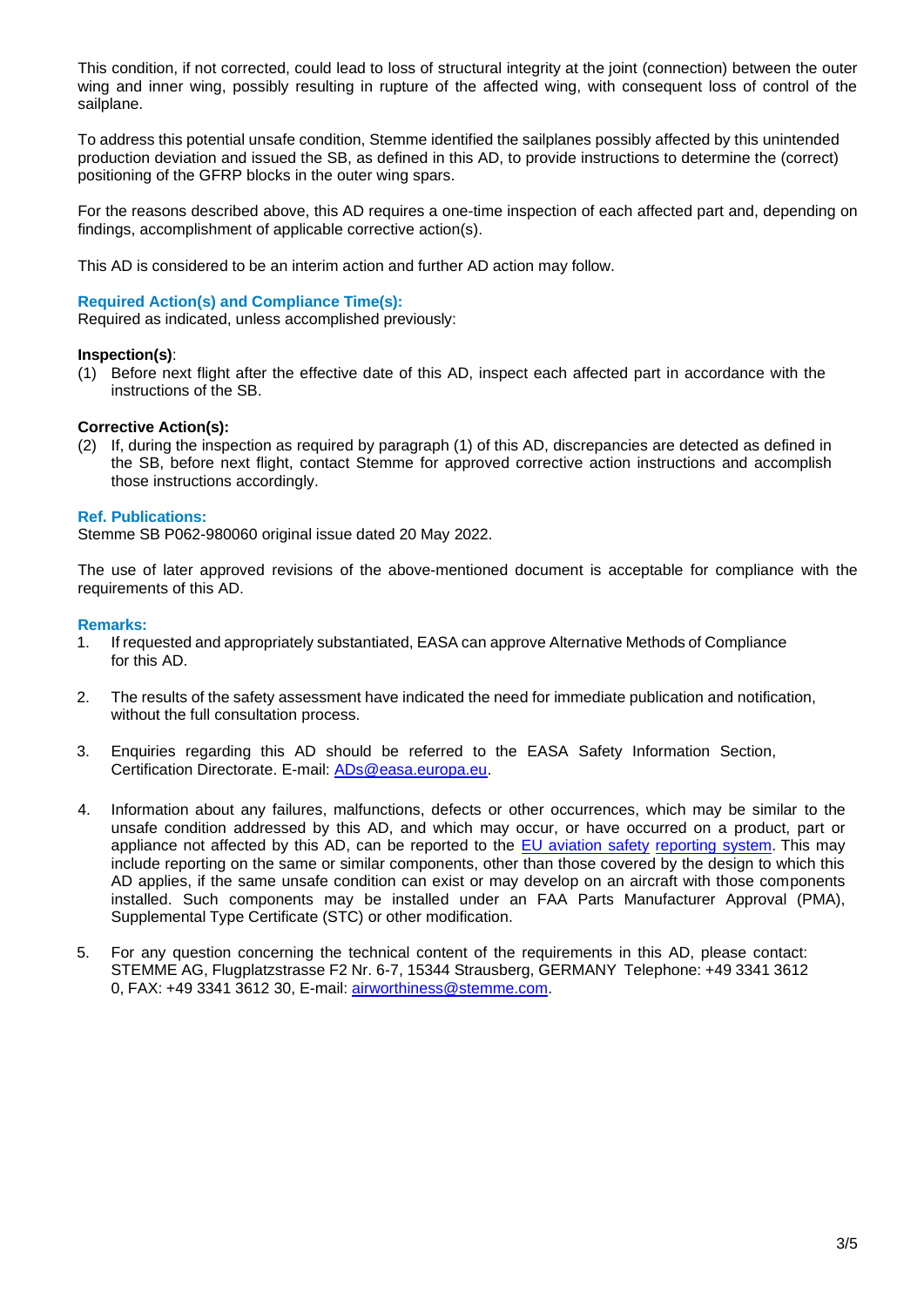## **TRADUCTION DE COURTOISIE**

## **de la DIRECTIVE de NAVIGABILITE de l'EASA de référence 2022-0101-E**

## **STEMME AG**

## **Motoplaneurs S12**

## **DATE D'ENTREE EN VIGUEUR :**

06 juin 2022

## **CONSTRUCTEUR(S) :**

Stemme AG (Stemme).

## **APPLICABILITE :**

Motoplaneurs Stemme S12, numéros de série (s/n) 12-002 à 12-042 inclus, et s/n 12-044.

## **DEFINITIONS :**

Dans le cadre de la présente CN, les définitions suivantes s'appliquent :

**Pièce concernée :** Ailes externes, ayant référence (P/N) 012403 (côté droit) ou P/N 012402 (côté gauche).

**SB :** Stemme Bulletin de Service (SB) P062-980060.

## **RAISON :**

Un écart sur la chaîne de production du Stemme S12 a été rapporté concernant la construction de la jonction entre l'aile interne et l'aile externe, qui a entraîné un mauvais positionnement des blocs de plastique renforcé de fibre de verre (GFRP) dans le longeron de l'aile externe.

Cette condition, si non corrigée, pourrait entraîner une perte d'intégrité structurelle au niveau de la jonction entre l'aile externe et l'aile interne, ce qui pourrait entraîner la rupture de l'aile concernée et, par conséquent, la perte de contrôle du planeur.

Pour remédier à cette condition potentiellement dangereuse, Stemme a identifié les planeurs susceptibles d'être affectés par cet écart de production involontaire et a publié le bulletin de service, tel que défini dans cette CN, afin de fournir des instructions pour déterminer le positionnement (correct) des blocs de GFRP dans les longerons d'aile externes.

Pour les raisons décrites ci-dessus, cette CN exige une inspection unique de chaque pièce concernée et, en fonction des résultats, la mise en œuvre de la ou des actions correctives applicables.

Cette CN est considérée comme une mesure provisoire et d'autres mesures de la CN pourraient suivre.

#### **ACTIONS ET DELAIS D'APPLICATION :**

Sauf si déjà accomplies, les actions suivantes sont rendues impératives :